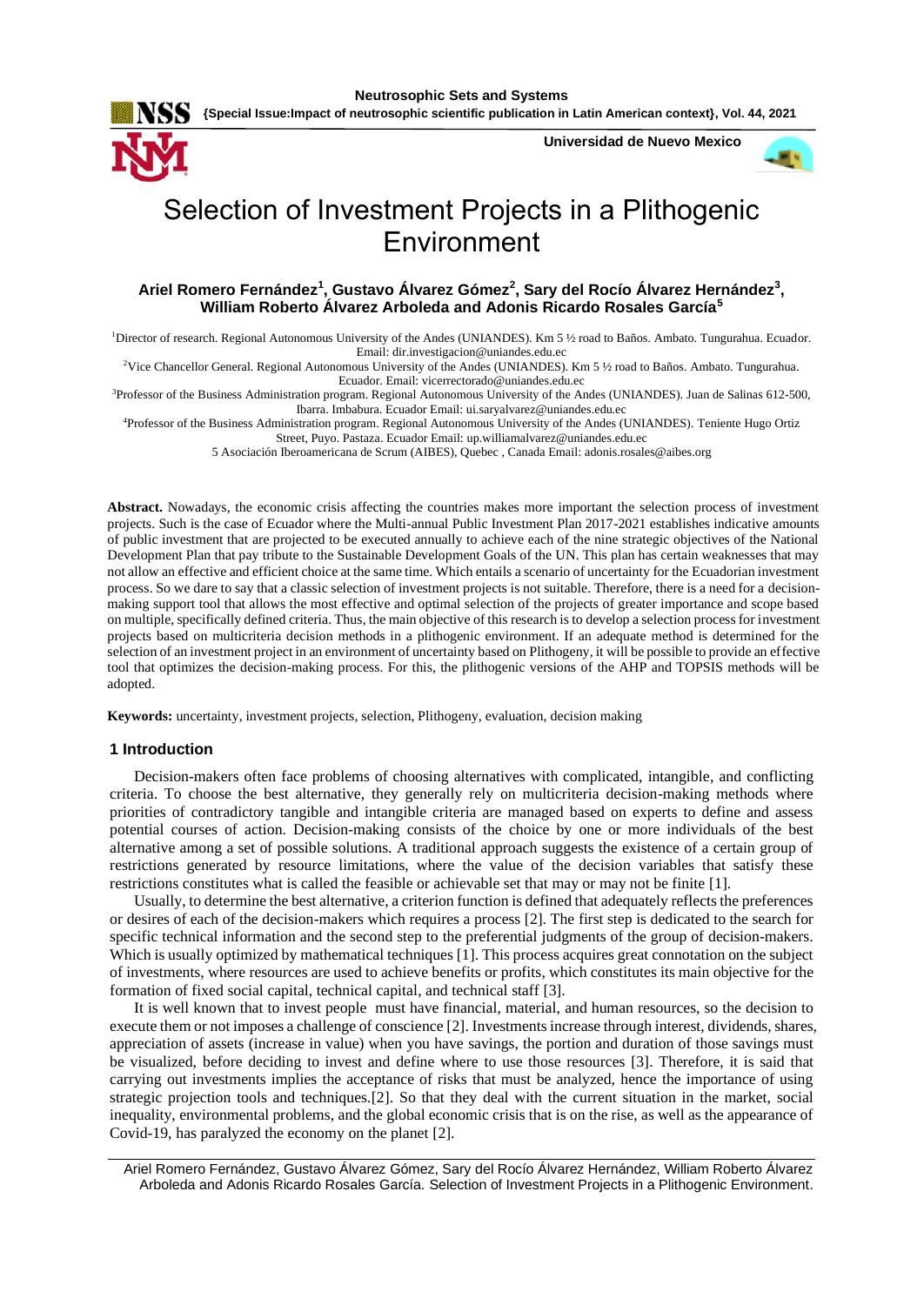There are several types of investment [\[3\]](#page-12-2):

- 1. In the financial or capital field
- 2. In the real estate, business, or production and project field.
- 3. In the field of personal education and, in projection, education for when people have sons and daughters and provisions for retirement.
- 4. In goods that increase in value over time

However, regardless of the type of investment involved, it needs to be previously evaluated, since implementing a project without this step could generate a significant loss of resources, which could even lead to bankruptcy due to debt or financial inability to sustain it with own resources [\[4-6\]](#page-12-3). Therefore, the decision-making process, in general, adopts the following flow of activities, where it can be seen that the investment idea is materialized in an investment project.



**Figure 1.** Concept map of the decision-making process for investment projects. Source: Own elaboration (CmapTools software output).

Investment projects are nothing more than documents that include everything related to the execution of the investment idea. The details must be presented in a systemic, qualitative, and quantitative way that allows evaluating investment feasibility from all dimensions. It includes all the elements that allow qualitative and quantitative judging of the advantages and disadvantages of allocating resources to a specific initiative. From the content capable of being exposed, the decision-making capacity is developed, and alternative scenarios are designed to complement the decision-makers opinion when evaluating the investment. The correct design of this document depends on the skills of the person who will execute it and the characteristics of the investment.

On the side of the person who prepares this investment project, it is said that he must have preparation in the techniques of investment projects to collect, create, and systematically analyze a set of economic antecedents that allow judging by experts or algorithms its feasibility for the start-up just as people must design projects with ethical criteria so that the studies base their feasibility in practicealways considering the perspective from the project design and evaluation process to develop decision-making capacity and design alternative scenarios. All this so that the investment project resulting from their work can translate responsibility when assuming a project development contract.

On the document side, it is said that this study should determine all the elements that make it possible to evaluate exhaustively:

• The market feasibility to place the product or service that would be developed in the project based on the analysis of the sub-markets and the commercial strategy and the investments and expenses involved. A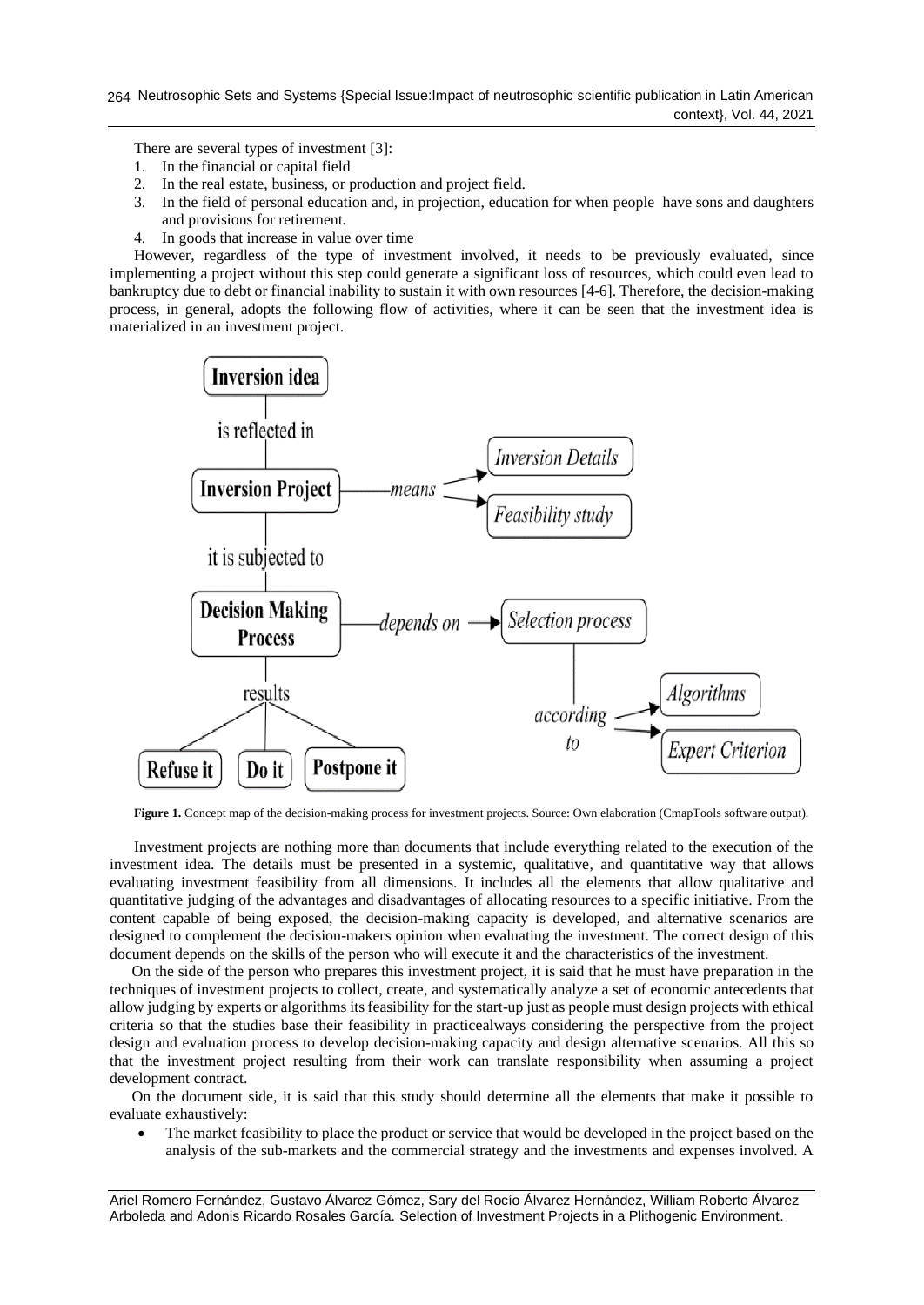Neutrosophic Sets and Systems {Special Issue:Impact of neutrosophic scientific publication in Latin American 265 context}, Vol. 44, 2021

strategy in pessimistic environments, where the life cycle of a project is contemplated: idea, preinvestment, investment, and a study of supply and demand (consumer, market, competition)

- The capacity and location of the investment project, as well as the investments and related costs. The financial viability of the project is based on projected financial statements with a financial-economic study where its source of financing (modalities, types) is exposed. As well as costs and expenses: analysis of the cost of capital, determination of the project income budget, expenditure budget, breakeven point.
- Execute an organizational and legal study of the investment project and determine the corresponding investments and expenses Basic engineering (Technical study, description of the project and its purposes, Dimensioning and location, technological alternatives, Description of the production process, Determination of the project equipment, and machinery), as well as its structure and schedule and impact.



Figure 2. Aspects for the development of investment projects.

According to those above, the idea of an investment project can lead to three possible scenarios after evaluation through the selection process [\[4\]](#page-12-3):

- Do the project: The economic, social, environmental, legal, and market feasibility is confirmed, that is, the project is viable, profitable, so it is decided to do it within the planned deadlines.
- Do not do it: Situations are observed where there is infeasibility for the project (it may be its nonprofitability, non-compliance with regulations, due to its negative impact on the environment, or the reluctance of the community).
- Postpone it: It is observed that the project meets the conditions to carry it out, however, it is not pertinent to execute it within the planned period (it may be due to the economic, social, political environment, among others). The project is good, but for contingency reasons, it is better to postpone it for a while until the conditions are feasible for its development.

At present, the economic crisis that affects the countries makes even more important this process of selecting the investment projects to be carried out. Mainly due to the need to allocate human, material, financial resources, even time, in an feasible investment that provides a positive impact on society [\[2\]](#page-12-1). That is why the Republic of Ecuador has implemented a Multi-annual Public Investment Plan 2017-2021, which is part of the National Development Plan "A whole lifetime" for the medium term [\[7\]](#page-12-4). The 2017-2021 Multi-annual Public Investment Plan establishes indicative amounts of public investment that are projected to be executed annually to achieve each of the nine strategic objectives of the National Development Plan that contribute to the UN Sustainable Development Goals [\[7,](#page-12-4) [8\]](#page-12-5) and the criteria for prioritizing investment projects are established:

- Poverty reduction
- Closing territorial gaps
- Employment generation
- Generation of complementarity with private initiatives
- Increase in systemic productivity that contributes to the strengthening of non-traditional exports
- The intensity in national inputs: majority use of raw material of national production, without encouraging increased imports

This plan has certain weaknesses since the Investment Plan does not include a list of projects, nor the costing of individual projects, it only considers indicative estimates of investment amounts added by a strategic axis of the National Development Plan. Similarly, it does not detail the localization of public investment nor does it include product and/or results in indicators. Just as it does not include a list of projects in order of priority and/or prioritization criteria. What does not allow an effective and efficient choice at the same time.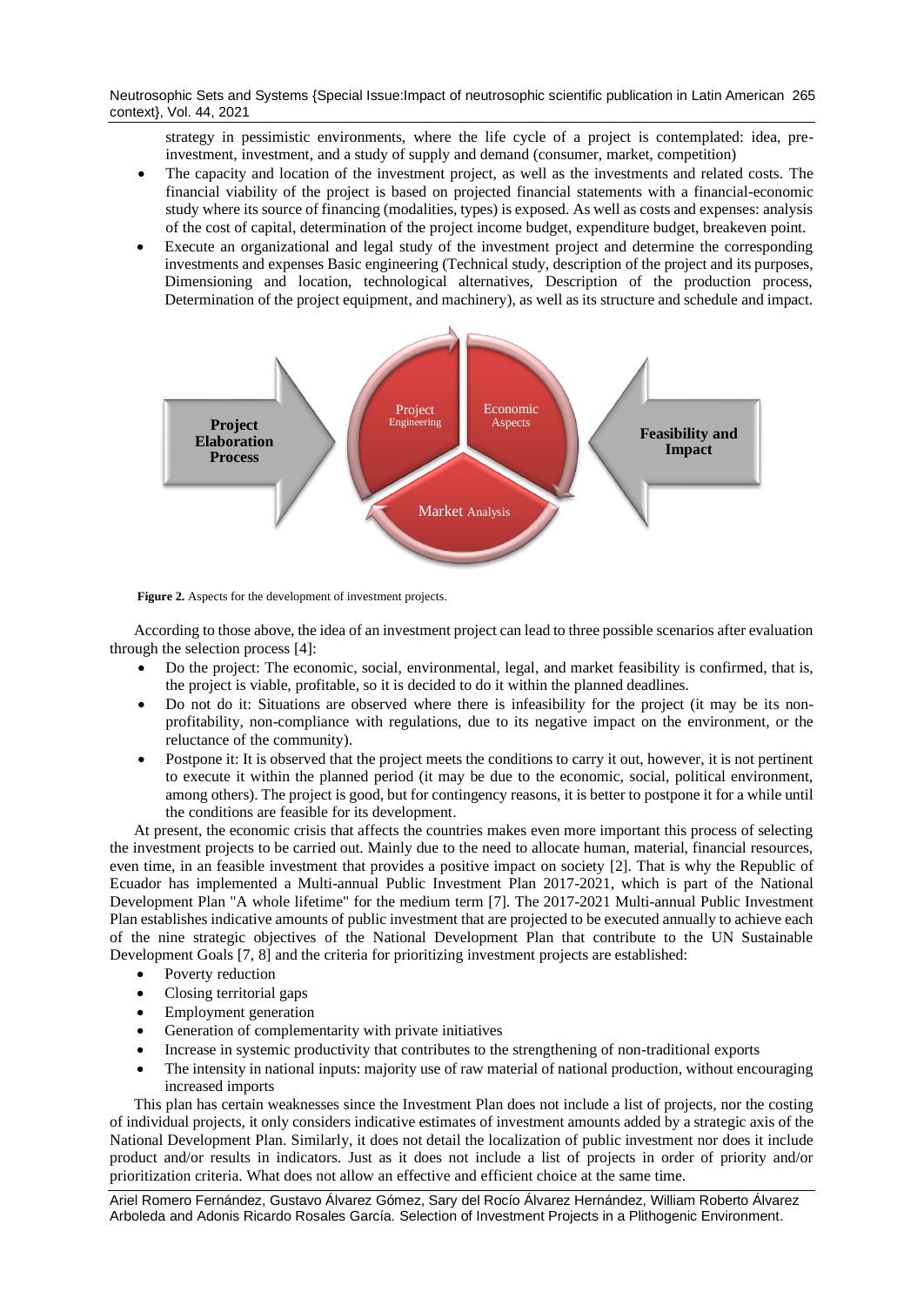Neutrosophic Sets and Systems {Special Issue:Impact of neutrosophic scientific publication in Latin American 266 context}, Vol. 44, 2021

A situation that, along with the current shortage where the resources of this plan must be consciously allocated according to the economic crisis caused by the Covid-19 pandemic in the country, is a problem to analyze. This turns into an unprecedented scenario for the Ecuadorian investment process, which provokes an environment of uncertainty. As a result, it can be said that a classic selection of investment projects is not convenient, which denotes the need to have a decision-making support tool to make the most effective and optimal selection of projects of greater importance and scope based on multiple, specifically defined criteria. Thus, the following problem is proposed:

Multi-criteria decision methods are used to assess decision alternatives in a context with different conflicting objectives and an uncertain environment. The use of these methods allows both objective and subjective knowledge, defined in terms of quantitative and qualitative variables, to be integrated into decision-making [\[1\]](#page-12-0). As a complement to these methods, neutrosophic logic is used in its plithogenic version that studies the origin, nature, and scope of neutralities, environments of uncertainty, and their interactions. This part, Plithogeny, advocates for the connections and unification of theories and ideas in varied fields of science [\[9\]](#page-12-6). Plithogeny is the genesis or origin, creation, formation, development, and evolution of new entities from dynamics and mergers of multiple contradictory and/or neutral and/or non-contradictory previous entities. Plithogeny advocates for the connections and unification of theories and ideas in varied fields of science. The "Knowledge" is taken as "Entities" in various fields, such as social sciences, technical sciences, theories of arts and letters[\[10-12\]](#page-12-7).

Which is convenient according to the environment in which the problem is developed. Therefore, it leads to establishing as the main objective of this research: the development of a selection process for investment projects based on multicriteria decision methods in a plithogenic environment. The hypothesis supports this that if an adequate method is determined for the selection of an investment project in an environment of uncertainty based on Plithogeny, it will be possible to provide an effective tool that optimizes the decision-making process. To achieve this objective, the following activities must be carried out:

1. Establish a case study for the selection of a multicriteria method for expert-based decision making

2. Create an algorithm merging the chosen multicriteria method with the plithogenic sets to guarantee the effective choice of a selection project according to the 2017-2021 Multi-annual Public Investment Plan.

#### **2. Case study**

## **2.1 Decision-making process**

Decision-making is the study of the identification and choice of alternatives based on the values and preferences of the decision-maker. Making a decision implies that there are alternatives to consider and it is convenient to choose the one that best suits the goals, objectives, desires, values , and all this in a short time according to the characteristics of the decision-maker [\[1\]](#page-12-0).

#### **2.2 Multi-criteria decision methods**

According to [\[2,](#page-12-1) [13\]](#page-12-8) multicriteria methods are especially used to make decisions in the face of problems made up of intangible aspects. These methods do not consider the possibility of finding an optimal solution to a problem, but based on preferences and predefined objectives, the central problem of multicriteria methods consists of selecting the best alternatives, accepting alternatives that seem "good" and reject those that seem "bad" and generate a ranking of the alternatives (from the best to the "worst"). When the objective functions take an infinite number of different values that lead to an infinite number of possible alternatives of the problem, it is called Multiobjective Decision, while those problems in which the decision alternatives are finite are called Discrete Multicriteria Decision problems [\[13\]](#page-12-8). Discrete Multicriteria Decision problems are the most common in reality and are used to carry out an evaluation and decision regarding problems that, by nature, admit a finite number of solution alternatives, and is going through [\[13\]](#page-12-8):

- A stable, generally finite set of alternatives
- A family of evaluation criteria that allow evaluating the alternatives
- A decision matrix that summarizes the evaluation of each alternative
- A methodology or model of aggregation of preferences in a global synthesis
- A decision-making process

There is a great heterogeneity of the methods, so it is advisable to determine a priori before executing the exercise, which of these are appropriate for the fulfillment of the main objective raised at the beginning of the investigation. A bibliographic analysis is then applied through the UCINET software where the presence of these methods in similar investigations was studied. The results are shown below [\[2,](#page-12-1) [13-29\]](#page-12-8):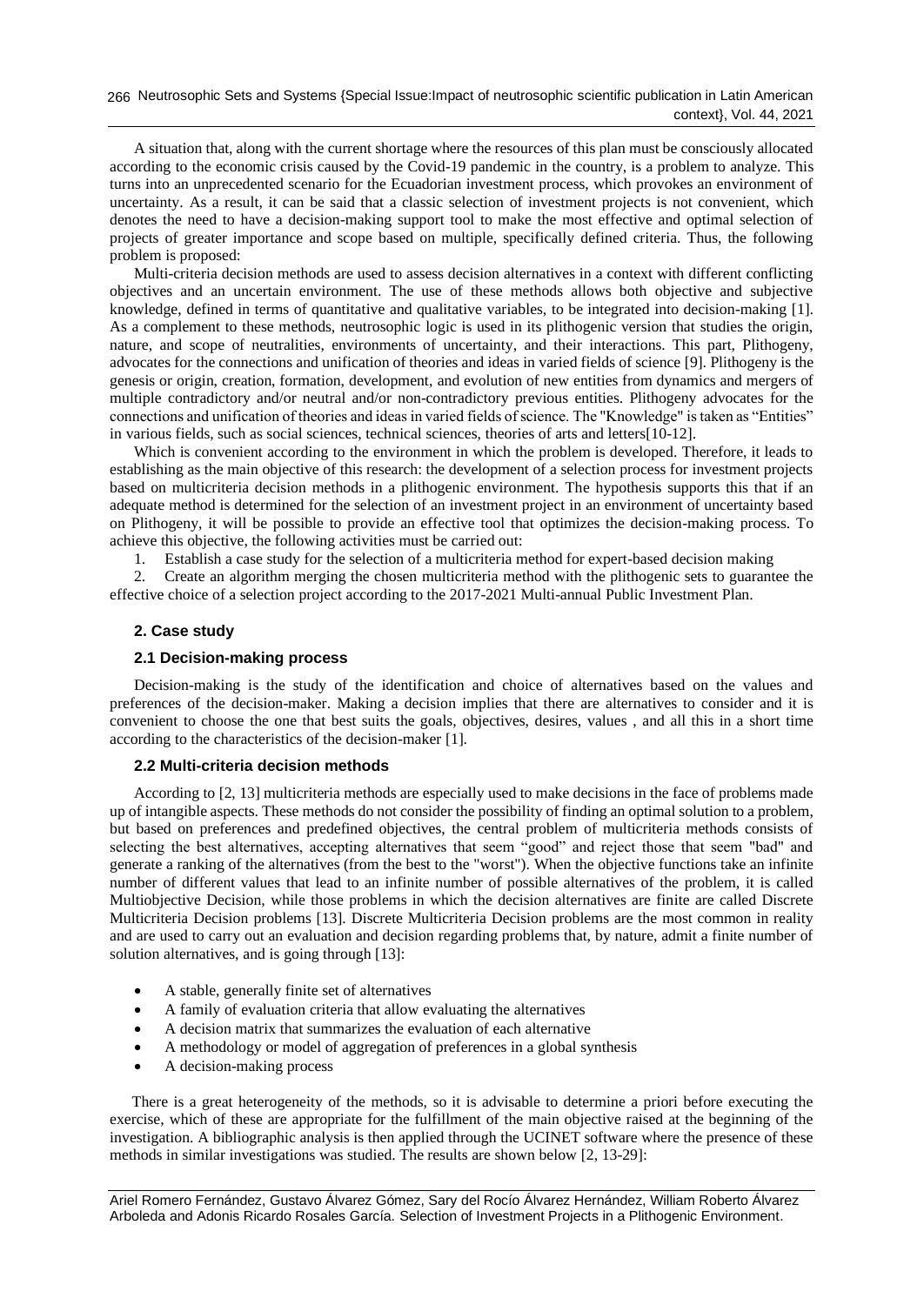Neutrosophic Sets and Systems {Special Issue:Impact of neutrosophic scientific publication in Latin American 267 context}, Vol. 44, 2021



Figure 3. Bibliometric analysis on the multicriteria methods used for the selection and prioritization of investment projects.

As we can see, the Analytic Hierarchy Process (AHP) is the multicriteria decision method with the highest level of presence within the bibliographic references analyzed. Being rated by [\[15\]](#page-12-9) as a mixed and complex method, which reaffirms the need for application in this case since the variables to be handled: selection criteria, are subjective and qualitative. It is then decided to develop the project selection method based on the AHP. Which taking into account the uncertain environment discussed will be executed in its plithogenic extension for the convenience of the analysis provided by the latter.

## **3. Methods**

After studying the case, it is convenient to define the methods used for this research.

- Analysis and synthesis: to establish the case study and the elaboration of the conclusions.
- Method of Abstraction: for the elaboration of the investigation procedure.
- Hypothetical Deductive: for the formulation of hypotheses.
- Scientific Observation Method: for the diagnosis of the problem and in the design of the investigation.
- Interviews and questionnaires: to obtain information for the execution of specific objectives.
- Document review

 $\forall x \in P, d: P \times V \rightarrow \mathcal{P}([0,1]^z)$ 

- **Brainstorming**
- Bibliometric analysis: for the analysis of the consulted bibliography.

#### **3.1 Basic notions of Neutrosophy and Plithogeny**

[\[12,](#page-12-10) [30-46\]](#page-13-0) Let U be a universe of discourse, and P a non-empty set of elements, P  $\subseteq$  U. Let A be a nonempty set of *uni-dimensional* attributes  $A = {\alpha_1, \alpha_2, ..., \alpha_m}$ ,  $m \ge 1$ , and  $\alpha \in A$  is a given attribute whose spectrum of all the possible values (or states) is the non-empty set S, where S can be a set of finite discrete,  $S =$  ${s_1, s_2, ..., s_l}$ ,  $1 \le l < \infty$ , or infinitely numerable set  $S = {s_1, s_2, ..., s_\infty}$ , or an infinitely uncountable set (continuous),  $S = \mathcal{a}, \mathcal{b}, \mathcal{a} < \mathcal{b}$ , where  $\mathcal{b}$  ... [ is any open, semi-open, or a closed interval set of real numbers or another set.

Let V be a non-empty subset of S, where V is the range of all attribute values needed by experts for the application. Each element  $x \in P$  is characterized by the values of all attributes in  $V = \{v_1, v_2, ..., v_n\}$ , for  $n \ge 1$ .

In the set of attribute values, V in general, there is a dominant attribute value determined by experts in its application. Calling an attribute value *dominant* means that it is the most important attribute value that experts are interested in.

Each attribute value  $v \in V$  has a corresponding *degree of membership*  $d(x, v)$  of the element x, to the set P, concerning some given criteria.

The degree of membership can be a fuzzy degree of membership, a fuzzy intuitionist degree of membership, or a neutrosophic degree of membership to the plithogenic set.

Therefore, the membership degree function of the attribute value is:

 $),$  (1)

Such that  $d(x, v)$  is a subset of  $[0, 1]^z$ , where  $\mathcal{P}([0, 1]^z)$  is the power set of  $[0, 1]^z$ , where  $z = 1$  (fuzzy degree of membership),  $z = 2$  (intuitionistic fuzzy degree of membership), or  $z = 3$  (neutrosophic degree of membership).

Let  $|V| \ge 1$  be the cardinality. Let c:  $V \times V \rightarrow [0, 1]$  be the *attribute value contradiction degree function* between any two attribute values  $v_1$  and  $v_2$ , denoted by  $c(v_1, v_2)$ , and satisfying the following axioms:

 $c(v_1, v_1) = 0$ , the degree of contradiction between the same attribute values is zero;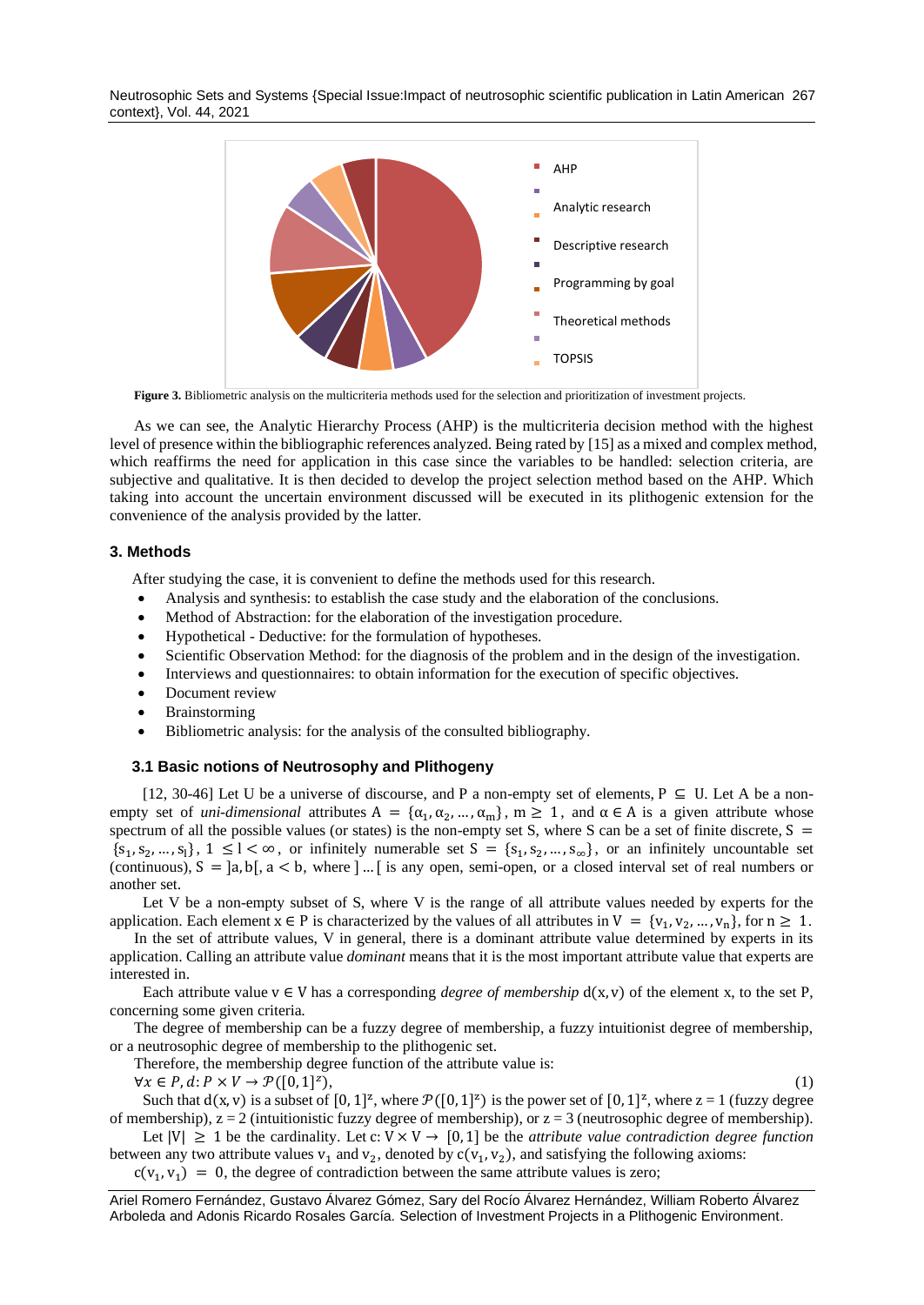$c(v_1, v_2) = c(v_2, v_1)$ , commutativity.

We can define a fuzzy attribute value contradiction degree function (c as before, we denote by  $c_F$  to distinguish it from the following two), an intuitionistic fuzzy attribute value contradiction degree function ( $c_{IF} : V \times V \rightarrow$ [0, 1]<sup>2</sup>), or more generally, a neutrosophic attribute value contradiction degree function  $(c_N : V \times V \rightarrow [0, 1]^3)$ , the latter one can be used to increase the complexity of the calculation, but also to increase the accuracy.

The degree of contradiction between the values of the one-dimensional attributes is mainly calculated. For multidimensional attribute values, we can divide them into their corresponding one-dimensional attribute values.

The attribute value contradiction degree function helps the plithogenic aggregation and plithogenic inclusion (partial order) operators to obtain a more accurate result.

The attribute value contradiction degree function is designed in each field where a plithogenic set is used according to the application to be solved. If ignored, the aggregations still work, but the result may lose precision. So, (P, a, V, d, c) is called a plithogenic set

- 1. Where "P" is a set, "a" is an attribute (multi-dimensional in general), "V" is the range of values of the attribute, "d" is the degree of appurtenance of the attribute value of each element x to the set P for some given criteria  $(x \in P)$ , and "d" means "d<sub>F</sub>" or "d<sub>IF</sub>" or "d<sub>N</sub>", when it is a degree of fuzzy appurtenance, an intuitionistic fuzzy appurtenance, or a degree of neutrosophic appurtenance, respectively, of an element x to the plithogenic set P;
- 2. "c" means " $c_F$ " or " $c_{IF}$ " or " $c_N$ ", when it is a fuzzy attribute value contradiction degree function, intuitionistic fuzzy attribute value contradiction degree function, or neutrosophic attribute value contradiction degree function, respectively.

Functions  $d(\cdot, \cdot)$  and  $c(\cdot, \cdot)$  are defined according to the applications that experts need to solve.

Then, the following notation is used:

 $x(d(x, V))$ , where  $d(x, V) = {d(x, v)}$ , for every  $v \in V$ ,  $\forall x \in P$ 

The attribute value contradiction degree function is calculated between each attribute value concerning the dominant attribute value (denoted by  $v_D$ ) in particular, and for other attribute values as well.

The attribute value contradiction degree function c evaluated between the values of two attributes is used in the definition of plithogenic aggregation operators (intersection (AND), union (OR), implication  $(\implies)$ , equivalence  $(\Leftrightarrow)$ , inclusion (partial order), and other plithogenic aggregation operators that combine two or more degrees of attribute values based on a t-norm and a t-conorm.

Most plithogenic aggregation operators are linear combinations of one fuzzy t-norm (denoted by  $\Lambda_F$ ) with one fuzzy t-conorm (denoted by  $V_F$ ), but nonlinear combinations can also be constructed.

If the t-norm is applied over the dominant attribute value denoted by  $v_D$ , and the contradiction between  $v_D$ and  $v_2$  is  $c(v_0, v_2)$ , then  $v_2$  is applied over the attribute value as follows:

$$
[1 - c(v_D, v_2)] \cdot t_{norm}(v_D, v_2) + c(v_D, v_2) \cdot t_{conorm}(v_D, v_2),
$$
  
Or, by using symbols: (2)

$$
[1 - c(v_D, v_2)] \cdot (v_D \Lambda_F v_2) + c(v_D, v_2) \cdot (v_D \ V_F v_2), \tag{3}
$$

Similarly, if the t-conorm is applied on the dominant attribute value denoted by  $v<sub>D</sub>$ , and the contradiction between  $v_D$  and  $v_2$  is  $c(v_D, v_2)$ , then on the attribute value  $v_2$  it is applied:

$$
[1 - c(v_D, v_2)] \cdot t_{\text{conorm}}(v_D, v_2) + c(v_D, v_2) \cdot t_{\text{norm}}(v_D, v_2),
$$
\n
$$
...
$$

Or, by using symbols:

 $[1 - c(v_D, v_2)] \cdot (v_D \vee_F v_2) + c(v_D, v_2) \cdot (v_D \wedge_F v_2),$  (5) The plithogenic neutrosophic intersection is defined as:

$$
(a_1, a_2, a_3) \wedge_P (b_1, b_2, b_3) = (a_1 \wedge_F b_1, \frac{1}{2}[(a_2 \wedge_F b_2) + (a_2 \vee_F b_2)], a_3 \vee_F b_3),
$$
 (6)

The plithogenic neutrosophic junction is defined as:

$$
(a_1, a_2, a_3) \vee_{P} (b_1, b_2, b_3) = (a_1 \vee_{F} b_1, \frac{1}{2} [(a_2 \wedge_{F} b_2) + (a_2 \vee_{F} b_2)], a_3 \wedge_{F} b_3), \tag{7}
$$

In other words, concerning what applies to membership, the opposite applies to non-membership, while in indeterminacy the average between them applies.

Plithogenic neutrosophic inclusion is defined as follows:

Since the degrees of contradiction is  $c(a_1, a_2) = c(a_2, a_3) = c(b_1, b_2) = c(b_2, b_3) = 0.5$ , it applies  $a_2 \geq [1 - c(a_1, a_2)]b_2$  or  $a_2 \geq (1 - 0.5)b_2$  or  $a_2 \geq 0.5b_2$ , while  $c(a_1, a_3) = c(b_1, b_3) = 1$ .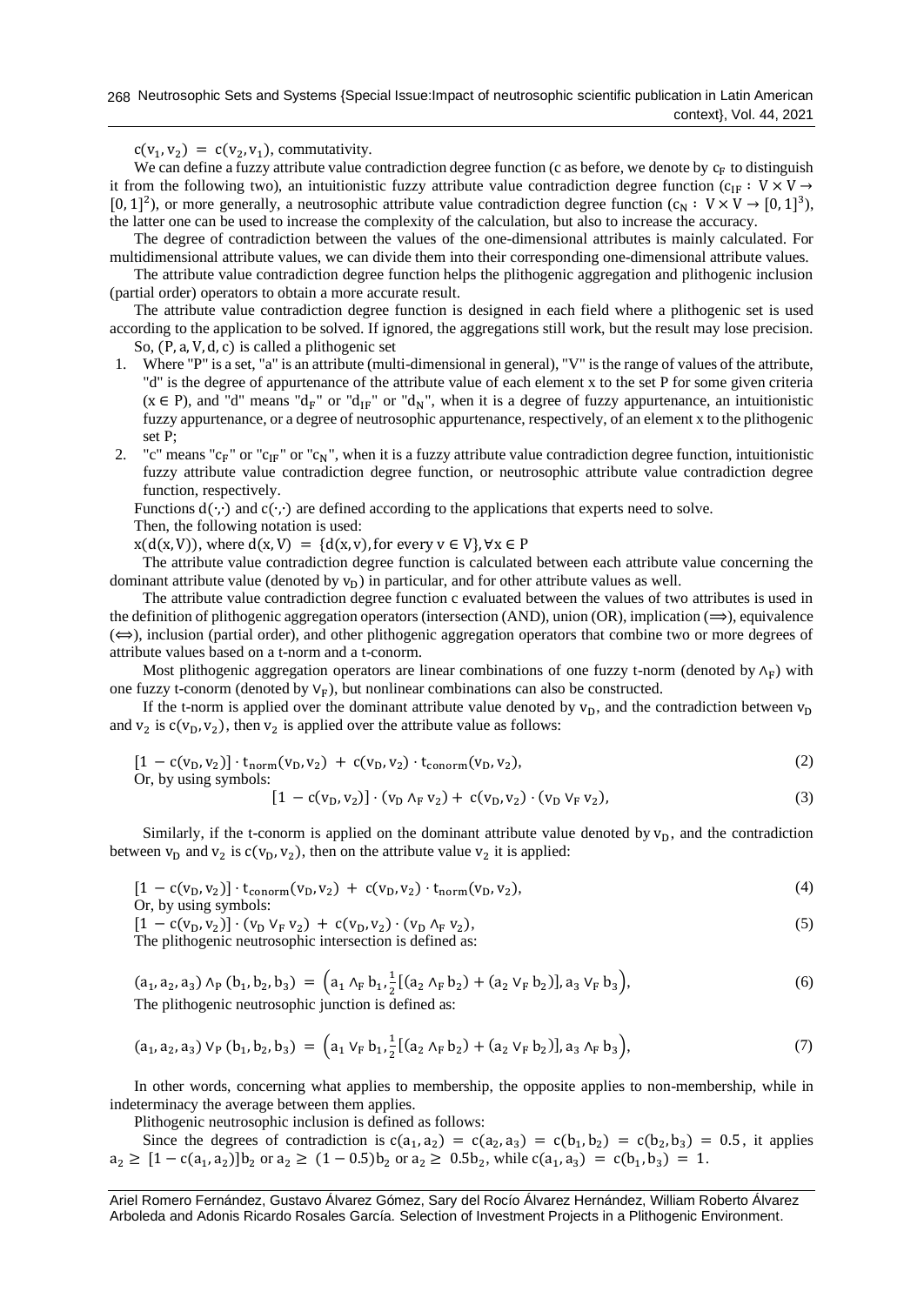Having  $a_1 \leq b_1$  the opposite is fulfilled for  $a_3 \geq b_3$ , hence  $(a_1, a_2, a_3) \leq_P (b_1, b_2, b_3)$  if and only if  $a_1 \leq$  $b_1, a_2 \ge 0.5b_2$ , and  $a_3 \ge b_3$ .

### **3.2 AHP and TOPSIS method in its plithogenic version**

AHP: Hierarchical Analysis Process (AHP) [\[1,](#page-12-0) [2,](#page-12-1) [13,](#page-12-8) [14,](#page-12-11) [16,](#page-12-12) [18,](#page-12-13) [19,](#page-12-14) [21,](#page-12-15) [47-56\]](#page-14-0)

a) Make a pairwise plithogenic comparison matrix as defined in equation 7 according to the linguistic terms.

$$
\widetilde{A} = \begin{bmatrix} \widetilde{1} & \widetilde{a}_{12} & \cdots & \widetilde{a}_{1n} \\ \vdots & & \ddots & \vdots \\ \widetilde{a}_{n1} & \widetilde{a}_{n2} & \cdots & \widetilde{1} \end{bmatrix}
$$
\n(8)

Where the condition  $\tilde{a}_{ji} = \tilde{a}_{ij}^{-1}$  established for the investment operator is satisfied:

| Language expression      | Plithogenic number |  |  |
|--------------------------|--------------------|--|--|
| Low significance         | (0.10, 0.70, 0.80) |  |  |
| Equal importance         | (0.30, 0.40, 0.80) |  |  |
| Robust importance        | (0.50, 0.40, 0.60) |  |  |
| Very robust significance | (0.70, 0.30, 0.10) |  |  |
| Absolute significance    | (0.90, 0.10, 0.10) |  |  |

**Table 1.** Saaty scale translated to a plithogenic triangular scale

If more than one expert makes the evaluation, then w1, w2,…, wn are replaced by  $\overline{w}_1, \overline{w}_2, \cdots, \overline{w}_n w'_1, w'_2, \cdots, w'_n \overline{w}'_1, \overline{w}'_2, \cdots$ , which are their corresponding weighted geometric mean values, see Eq. 1. and Eq. 2. The weights obtained are not necessarily expressed in normal form, therefore, we have the option of calculating equivalent normalized weights or, such that  $\overline{w}'_n \sum_{i=1}^n w'_i = 1$  or  $\sum_{i=1}^n \overline{w}'_i =$ 1.

a) For each line of the pairwise comparison matrix, determine a weighted sum based on the sum of the product of each cell by the priority of each alternative or corresponding criterion. For each line, divide its weighted sum by the priority of its corresponding alternative or criterion.

(9)

- b) Determine the mean *K*max of the result of the previous stage
- c) Calculate the consistency index (CI) for each alternative or criterion

$$
CI = \frac{\Lambda_{max} - m}{m - 1}
$$

Where m is the number of alternatives

d) Determine the Random Index (RI)

| Number of alternatives for Random |       | Number of alternatives | Random |
|-----------------------------------|-------|------------------------|--------|
| decision n                        | index | for decision n         | index  |
|                                   |       |                        |        |
| $\mathcal{R}$                     | 0.58  |                        | 1.32   |
|                                   | 0.9   |                        | 1.41   |
|                                   | 1.12  | 10                     | 1.49   |
| 6                                 | 1.24  |                        |        |

Table 2. Random index for the calculation of the consistency coefficient

The TOPSIS method for plithogenic numbers consists of the following, assuming it is a set of alternatives and it is a set of criteria, where the following steps will be carried out:  $A = \{\rho_1, \rho_2, ..., \rho_m\}$   $G = \{\beta_1, \beta_2, ..., \beta_n\}$ 

| Linguistic term     | <b>SVNN</b>     |  |
|---------------------|-----------------|--|
| Very Important (MI) | (0.9, 0.1, 0.1) |  |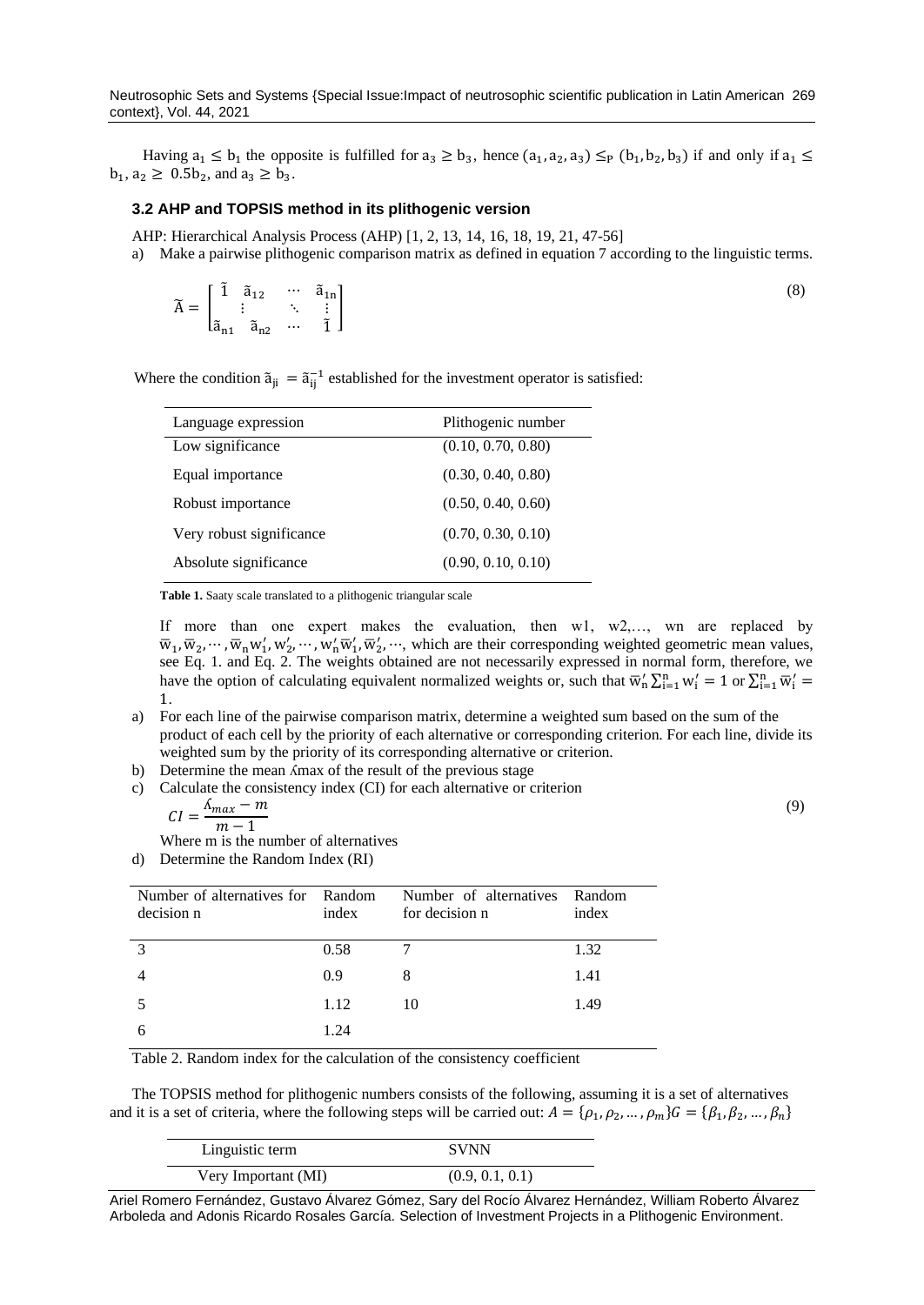270 Neutrosophic Sets and Systems {Special Issue:Impact of neutrosophic scientific publication in Latin American context}, Vol. 44, 2021

| Important $(I)$          | (0.75, 0.25, 0.20) |
|--------------------------|--------------------|
| Media $(M)$              | (0.50, 0.50, 0.50) |
| Not Important (NI)       | (0.35, 0.75, 0.80) |
| Very Not Important (MNI) | (0.10, 0.90, 0.90) |

**Table 3.** Linguistic terms represent the evaluation of the criteria in the alternatives*.*

- a) Construction of the plithogenic decision matrix Each dij is calculated as the aggregation of the evaluations given by each expert using the weights of the AHP Saaty of each criterion with the help of equations 7 and 8 and tables 1 and 2. In this way, a matrix D = (dij) is obtained ij, where each dij is: (i = 1,2, .., m; j = 1,2,..., n).  $(u_{ij}^t, r_{ij}^t, v_{ij}^t)$
- b) Normalize the decision matrix Suppose that the weight of each criterion is given by  $W = (w1, w2,..., wn)$ , where wj denotes the relative importance of the criterion wj. If it is the evaluation of criterion wj by the t-th expert. Then Equation 10 is used to add those with the weights. The construction of the normalized matrix will be as follows: $w_j^t$  =  $(a_j^t, b_j^t, c_j^t) w_j^t$

$$
w_{ij} = \frac{f_{ij}}{\sqrt{\sum_{j=1}^{n} f_{ij}^2}}
$$
(10)

Where: wij is the normalized value for the qualification of alternative i against criterion j and fij is the indicator of each alternative i against each indicator j.

c) Construction of the plithogenic decision matrix of the weighted average of unique values concerning the criteria.

$$
D^* = D^*W, \text{ where } d_{ij}^* = w_j * d_{ij} = (a_{ij}, b_{ij}, c_{ij})
$$
\n(11)

d) Determine the ideal positive and negative solutions.  $s^+ = (x_1^+, x_2^+, \dots x_{j+1}^+)$  it implies,  $s_i^+ = \left(\frac{1}{3}\right)$  $\frac{1}{3}\sum_{j=1}^{n} \left\{ (a_{ij} - a_j^+) ^2 + (b_{ij} - b_j^+) ^2 + \right\}$  $(c_{ij} - c_j^{\dagger})^2$  $\frac{1}{2}$ (12)

$$
s^{-} = (x_1^{-}, x_2^{-}, \dots x_{j+1}^{-}) \text{ namely, } s_i^{-} = \left(\frac{1}{3} \sum_{j=1}^n \left\{ (a_{ij} - a_j^{-})^2 + (b_{ij} - b_j^{-})^2 + (c_{ij} - c_j^{-})^2 \right\} \right)^{\frac{1}{2}}
$$
(13)

- e) To calculate the Relative Proximity Index (Ri), it is done as follows. The proximity coefficient of each alternative is calculated concerning the positive and negative ideal solutions.  $Ri(A^{k}, A^{i}) = \frac{s^{-}}{s^{-}}$  $s^-+s^+$ (14)
- f) The alternatives are ordered from highest to lowest, under the condition that Ri is the optimal solution.→

For the conversion of plithogenic numbers into sharp, the following equation will be continued:  $S([T, I, F]) = \frac{2+T-I-F}{2}$  $\frac{-1-r}{3}$ (15)

## **3.3 Algorithm developed for the selection of investment projects in a plithogenic environment**

*Objective:* to offer an efficient choice of investment projects that pay tribute to the National Multiyear Investment Plan by prioritizing them. This level of prioritization will be obtained through the following processes:

Establishment of criteria and sub-criteria for project evaluation:

- a) Selection of criteria: according to questionnaires, documentary review, and bibliometric analysis.
- b) Apply the plithogenic AHP technique to determine the level of importance (weights) between subcriteria (single)
- c) Apply the plithogenic AHP technique to determine the level of importance (weights) between criteria (single)
- d) Multiply the matrices of each of the sub-criteria by one of the criterion to which it belongs to determine an overall level of importance (weights).

*Evaluation of investment projects:* First, decision maker must declare the criteria and their respective weights (results of the previous step), the alternatives (number of projects to be selected through the evaluation = and the experts to participate. Then execute the plithogenic TOPSIS analysis and expose the ranking of the evaluated projects to carry out selection.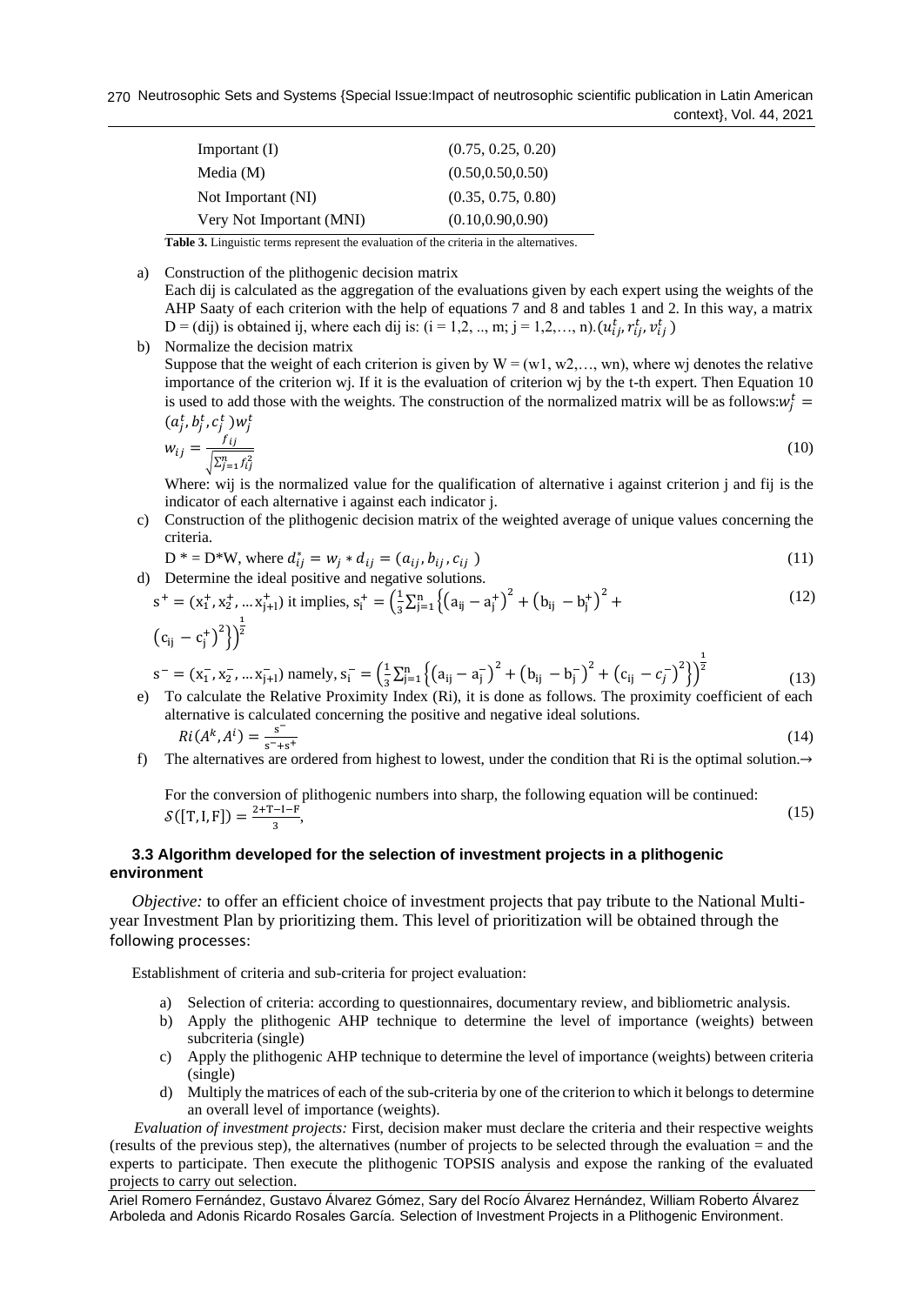Neutrosophic Sets and Systems {Special Issue:Impact of neutrosophic scientific publication in Latin American 271 context}, Vol. 44, 2021

## **4 Application of the model**

The criteria are the relevant dimensions that significantly affect the objectives and express those involved in decision-making [\[13\]](#page-12-8). According to the bibliometric analysis performed [\[2,](#page-12-1) [13-23\]](#page-12-8). In section 2.2 of this document, it was observed that there is a tendency to evaluate projects based on the following criteria and aspects:

| Criteria            | Sub-criteria                                                                             |
|---------------------|------------------------------------------------------------------------------------------|
| Socio-environmental | Objective 3- Good health: Guarantee a healthy life and promote well-being for all of all |
|                     | ages.                                                                                    |
|                     | Objective 6- Clean water and sanitation: Guarantee the availability of water and its     |
|                     | sustainable management and sanitation for all.                                           |
|                     | Goal 7- Affordable and sustainable energy: Guarantee access to affordable, safe,         |
|                     | sustainable, and modern energy for all.                                                  |
|                     | Objective 12- Responsible consumption and production: Guarantee sustainable              |
|                     | consumption and production patterns.                                                     |
|                     | Goal 13- Climate Action: Adopt urgent measures to combat climate change and its          |
|                     | effects.                                                                                 |
|                     | Impact on quality of life (poverty, health, employment, education, etc.)                 |
|                     | The number of people who benefited                                                       |
| Economic-           | Economic-financial indicators (Net Social Value, Internal Rate of Return, Cost/Benefit,  |
| Financial           | Investment Payback Period, among others)                                                 |
|                     | <b>Budget</b>                                                                            |
|                     | Financing sources                                                                        |
| Technicians         | Equipment-Technology                                                                     |
|                     | <b>Execution</b> time                                                                    |
|                     | Necessary resources (human, material)                                                    |
|                     | Location (micro and macro location)                                                      |
|                     | Project Type                                                                             |
| Market study        | Position before the competition                                                          |
|                     | Commercial benefits (prestige, brand consolidation, innovation)                          |
|                     | Customer satisfaction                                                                    |

**Table 4.** Criteria and subcriteria for the selection of investment projects

According to the above, the degree of cardinality is calculated:  $7x3x5x3 = 315$ The AHP method will be applied for each of the criteria set forth. The result of the process is shown below:

| Criteria                      | Socio-environmental | <b>Economic-Financial</b> | <b>Technicians</b>          | Market study                | <b>Weights</b> |
|-------------------------------|---------------------|---------------------------|-----------------------------|-----------------------------|----------------|
| Socio-<br>environmental       | Equal importance    | Absolute significance     | Absolute significance       | Absolute<br>significance    | 0.18           |
| Economic-<br><b>Financial</b> | (0,90; 0,10; 0,10)  | Equal importance          | Very robust<br>significance | Very robust<br>significance | 0.19           |
| <b>Technicians</b>            | (0,90; 0,10; 0,10)  | (0,70,0,30,0,10)          | Equal importance            | Absolute<br>significance    | 0.15           |
| Market study                  | (0,90; 0,10; 0,10)  | (0,70,0,30,0,10)          | (0,90; 0,10; 0,10)          | Equal<br>importance         | 0.15           |

**Table 5.** Application of the AHP to the criteria

In the same way, the weights were calculated for each of the sub-criteria, the final results of the process are shown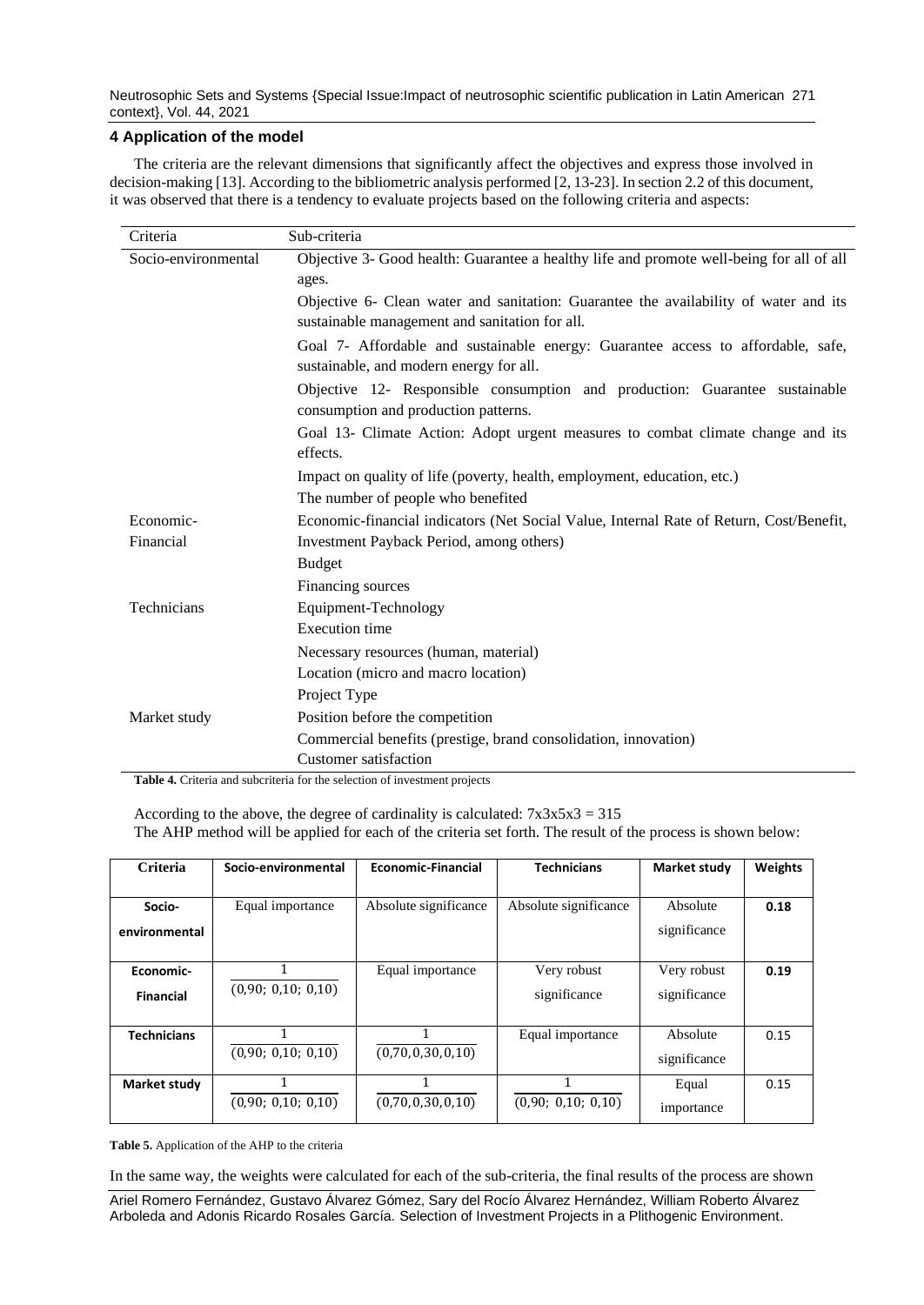272 Neutrosophic Sets and Systems {Special Issue:Impact of neutrosophic scientific publication in Latin American context}, Vol. 44, 2021

below:

| Partner-<br>environment<br>al    | <b>WEIG</b><br><b>HT</b> | Economic-<br><b>Financial</b>        | <b>WEIG</b><br><b>HT</b> | <b>Technicians</b>       | <b>WEIG</b><br>HT | <b>Market</b><br>study                | <b>WEIG</b><br><b>HT</b> |
|----------------------------------|--------------------------|--------------------------------------|--------------------------|--------------------------|-------------------|---------------------------------------|--------------------------|
| Objective 3                      | 0.10                     | Economic-<br>financial<br>indicators | 0.12                     | Equipment-<br>Technology | 0.12              | Position<br>before the<br>competition | 0.16                     |
| Goal 6                           | 0.15                     | <b>Budget</b>                        | 0.19                     | <b>Execution time</b>    | 0.16              | <b>Business</b><br>benefits           | 0.17                     |
| Goal 7                           | 0.15                     | <b>Financing</b><br>sources          | 0.19                     | Resources                | 0.14              | <b>Customer</b><br>satisfaction       | 0.18                     |
| Goal 12                          | 0.15                     |                                      |                          | Location                 | 0.19              |                                       |                          |
| <b>Quality of</b><br>life impact | 0.21                     |                                      |                          | <b>Project Type</b>      | 0.22              |                                       |                          |
| Goal 13                          | 0.20                     |                                      |                          |                          |                   |                                       |                          |
| <b>Benefited</b>                 | 0.21                     |                                      |                          |                          |                   |                                       |                          |

**Table 6.** Results of the application of the AHP technique in the sub-criteria

To confirm the validity of the procedure in each of the binary comparisons, its consistency was analyzed, obtaining the following values respectively: (0.07; 0.09; 0.08; 0.065; 0.059) <0.10, therefore it is accepted.

Then we proceed to the multiplication of matrices between the criteria and sub-criteria and then to the weighting of them to obtain the global input weights to the TOPSIS technique that will be used for the evaluation and selection of investment projects.

| Not.           | Sub-criteria                                                                                                                          | Weights     |
|----------------|---------------------------------------------------------------------------------------------------------------------------------------|-------------|
| 1              | Objective 3- Good health: Guarantee a healthy life and promote well-being for all of<br>all ages.                                     | 0.036642444 |
| 2              | Objective 6- Clean water and sanitation: Guarantee water availability and its<br>sustainable management and sanitation for all.       | 0.05411483  |
| 3              | Goal 7- Affordable and sustainable energy: Guarantee access to affordable, safe,<br>sustainable, and modern energy for all.           | 0.051868009 |
| $\overline{4}$ | Objective 12- Responsible consumption and production: Guarantee sustainable<br>consumption and production patterns.                   | 0.053992697 |
| 5              | Goal 13- Climate Action: Adopt urgent measures to combat climate change and its<br>effects.                                           | 0.070404688 |
| 6              | Impact on quality of life (poverty, health, employment, education, etc.)                                                              | 0.072981582 |
| $\overline{7}$ | Number of people benefited                                                                                                            | 0.075290383 |
| 8              | Economic-financial indicators (Net Social Value, Internal Rate of Return, Cost /<br>Benefit, Investment Payback Period, among others) | 0.043197325 |
| 9              | <b>Budget</b>                                                                                                                         | 0.071653038 |
| 10             | Financing sources                                                                                                                     | 0.068875919 |
| 11             | Equipment-Technology                                                                                                                  | 0.035920985 |
| 12             | <b>Execution time</b>                                                                                                                 | 0.05050696  |
| 13             | Necessary resources (human, material)                                                                                                 | 0.043482424 |
| 14             | Location (micro and macro location)                                                                                                   | 0.057575976 |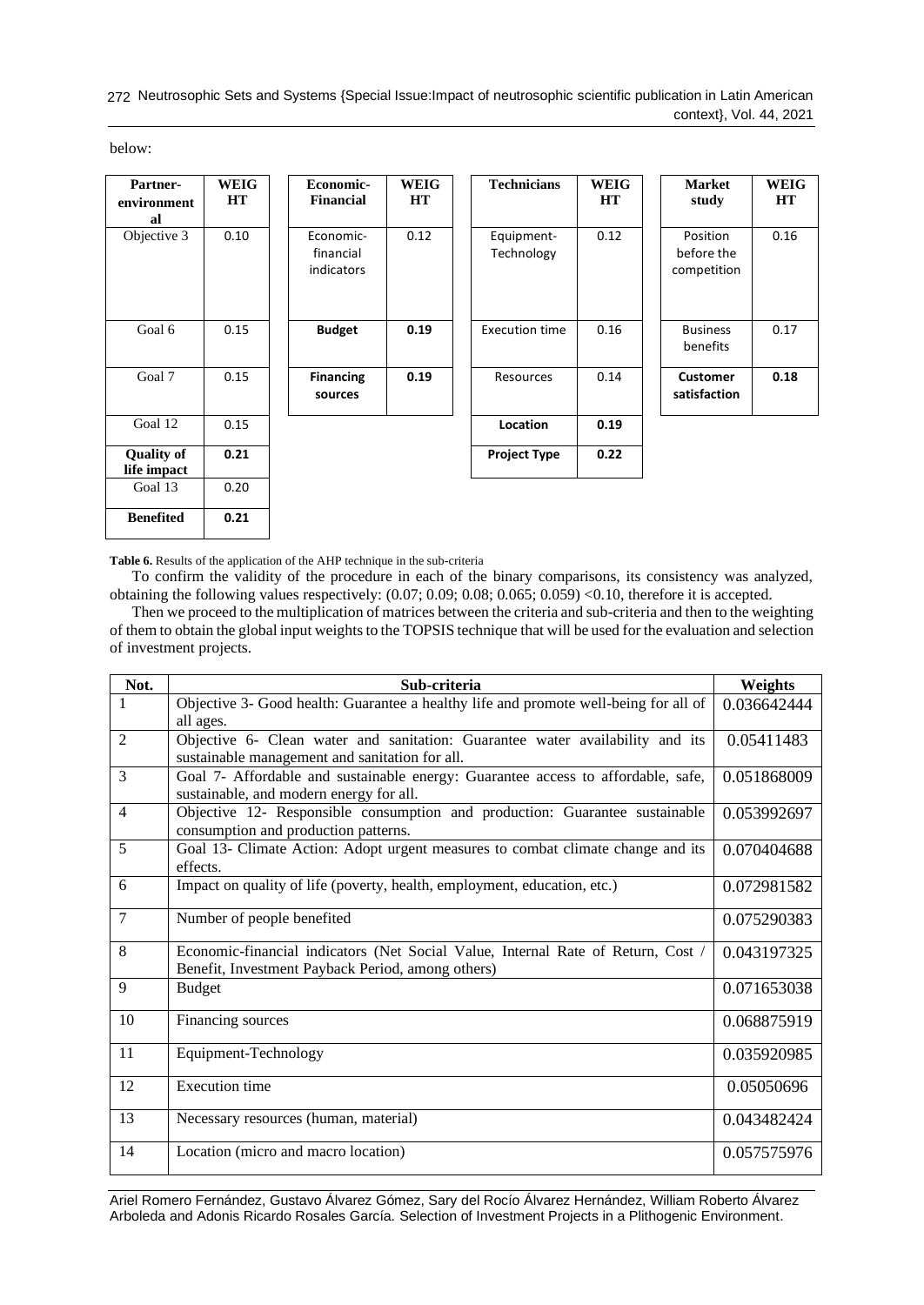Neutrosophic Sets and Systems {Special Issue:Impact of neutrosophic scientific publication in Latin American 273 context}, Vol. 44, 2021

| 15 | Project Type                                                    | 0.06803746  |
|----|-----------------------------------------------------------------|-------------|
| 16 | Position before the competition                                 | 0.045358783 |
| 17 | Commercial benefits (prestige, brand consolidation, innovation) | 0.048425688 |
| 18 | Customer satisfaction                                           | 0.051670808 |

**Table 7.** Result of the calculation of the overall weighted weights for each sub-criterion for the evaluation of the projects

To better illustrate the method, we proceed to take as an example four projects called A, B, C, and D. Then, to start the application of the plithogenic TOPSIS, the variables are declared:

- Criteria: 18
- Alternatives: 4
- Experts: 10

| Weighted          | Weights     | <b>Alternatives to evaluate</b> |                    |                        |                    |
|-------------------|-------------|---------------------------------|--------------------|------------------------|--------------------|
| <b>Criteria</b>   |             | Project A                       | <b>Project B</b>   | Project $\overline{C}$ | <b>Project D</b>   |
| Objective 3       | 0.036642444 | (0.10, 0.90, 0.90)              | (0,9; 0,1; 0,1)    | (0,75, 0,25, 0,20)     | (0.50, 0.50, 0.50) |
| Objective 6       | 0.05411483  | (0,35; 0,75; 0,80)              | (0,9; 0,1; 0,1)    | (0.50, 0.50, 0.50)     | (0.50, 0.50, 0.50) |
| Objective 7       | 0.051868009 | (0.10, 0.90, 0.90)              | (0,75, 0,25, 0,20) | (0,75, 0,25, 0,20)     | (0,75, 0,25, 0,20) |
| Objective 12      | 0.053992697 | (0,35; 0,75; 0,80)              | (0,75, 0,25, 0,20) | (0.50, 0.50, 0.50)     | (0,75, 0,25, 0,20) |
| <b>Impact on</b>  | 0.070404688 | (0,35; 0,75; 0,80)              | (0,9; 0,1; 0,1)    | (0,75, 0,25, 0,20)     | (0.50, 0.50, 0.50) |
| <b>Quality of</b> |             |                                 |                    |                        |                    |
| life              |             |                                 |                    |                        |                    |
| Objective 13      | 0.072981582 | (0.10, 0.90, 0.90)              | (0,75, 0,25, 0,20) | (0.50, 0.50, 0.50)     | (0,75, 0,25, 0,20) |
| <b>Benefitted</b> | 0.075290383 | (0.10, 0.90, 0.90)              | (0,9; 0,1; 0,1)    | (0.50, 0.50, 0.50)     | (0.50, 0.50, 0.50) |
| Economic-         | 0.043197325 | (0.10, 0.90, 0.90)              | (0,75, 0,25, 0,20) | (0.50, 0.50, 0.50)     | (0.10, 0.90, 0.90) |
| financial         |             |                                 |                    |                        |                    |
| indicators        |             |                                 |                    |                        |                    |
| <b>Budget</b>     | 0.071653038 | (0.10, 0.90, 0.90)              | (0,75, 0,25, 0,20) | (0.50, 0.50, 0.50)     | (0.10, 0.90, 0.90) |
| Funding           | 0.068875919 | (0.50, 0.50, 0.50)              | (0,9; 0,1; 0,1)    | (0.50, 0.50, 0.50)     | (0.10, 0.90, 0.90) |
| sources           |             |                                 |                    |                        |                    |
| Equipment-        | 0.035920985 | (0.50, 0.50, 0.50)              | (0,75, 0,25, 0,20) | (0,75, 0,25, 0,20)     | (0,75, 0,25, 0,20) |
| technology        |             |                                 |                    |                        |                    |
| Execution         | 0.05050696  | (0.50, 0.50, 0.50)              | (0,9; 0,1; 0,1)    | (0,75, 0,25, 0,20)     | (0,75, 0,25, 0,20) |
| time              |             |                                 |                    |                        |                    |
| Resources         | 0.043482424 | (0,35; 0,75; 0,80)              | (0,9; 0,1; 0,1)    | (0.50, 0.50, 0.50)     | (0.50, 0.50, 0.50) |
| Localization      | 0.057575976 | (0.10, 0.90, 0.90)              | (0,75, 0,25, 0,20) | (0.50, 0.50, 0.50)     | (0,9; 0,1; 0,1)    |
| Type of           | 0.06803746  | (0,35; 0,75; 0,80)              | (0,9; 0,1; 0,1)    | (0.50, 0.50, 0.50)     | (0.10, 0.90, 0.90) |
| project           |             |                                 |                    |                        |                    |
| Position in       | 0.045358783 | (0,35; 0,75; 0,80)              | (0,9; 0,1; 0,1)    | (0.50, 0.50, 0.50)     | (0.50, 0.50, 0.50) |
| front of          |             |                                 |                    |                        |                    |
| competence        |             |                                 |                    |                        |                    |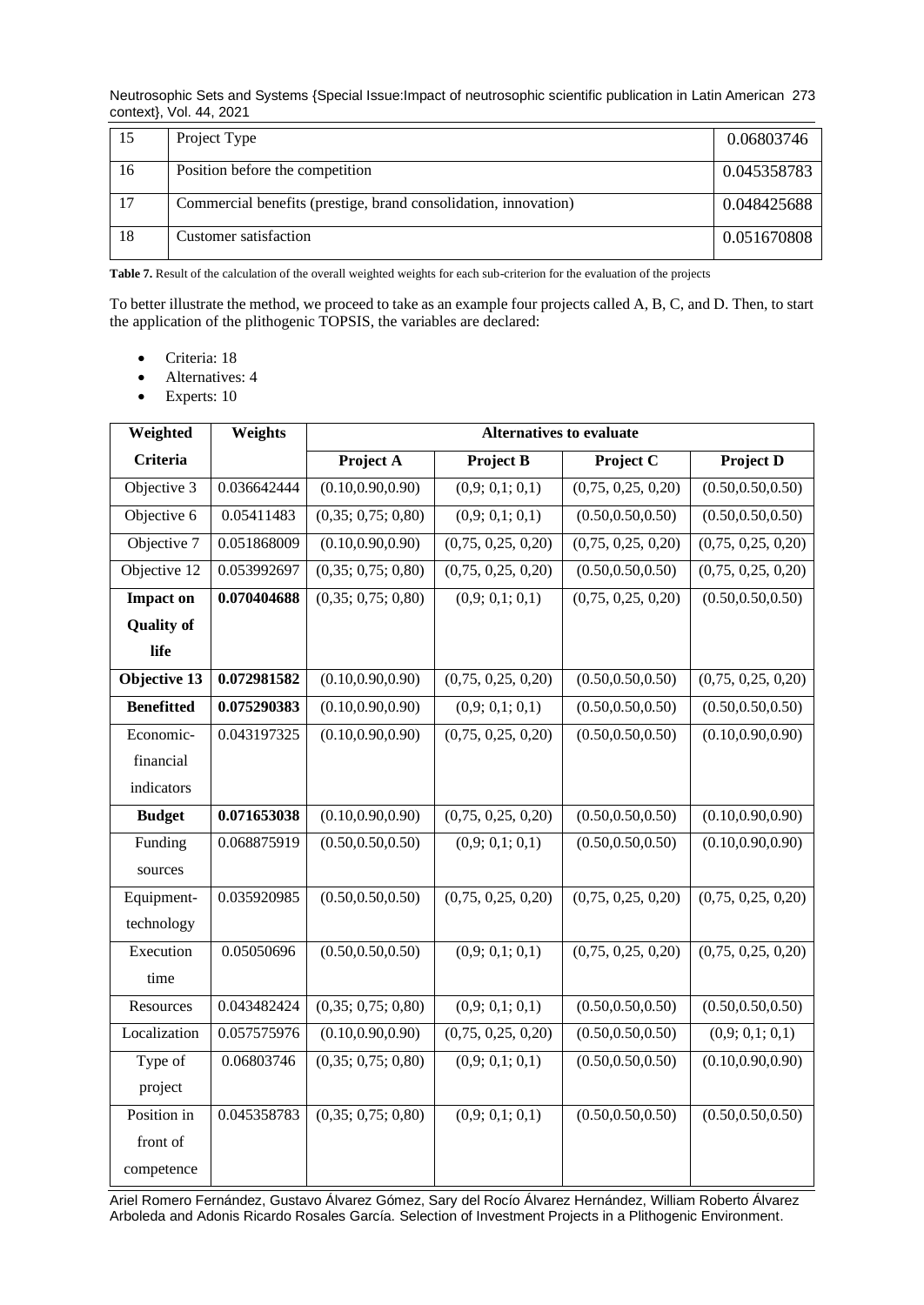Neutrosophic Sets and Systems {Special Issue:Impact of neutrosophic scientific publication in Latin American 274 context}, Vol. 44, 2021

| <b>Business</b> | 0.048425688 | (0.10, 0.90, 0.90) | (0,9; 0,1; 0,1) | (0.50, 0.50, 0.50) | (0.50, 0.50, 0.50) |
|-----------------|-------------|--------------------|-----------------|--------------------|--------------------|
| <b>benefits</b> |             |                    |                 |                    |                    |
| Client          | 0.051670808 | (0.10, 0.90, 0.90) | (0,9; 0,1; 0,1) | (0.50, 0.50, 0.50) | (0.50, 0.50, 0.50) |
| satisfaction    |             |                    |                 |                    |                    |

**Table 8.** Step 1. Experts' assessment (median)

| Weighted criteria               | <b>SIP</b>  | <b>SIN</b>  |
|---------------------------------|-------------|-------------|
| Objective 3                     | 0.025576794 | 0.005683732 |
| Objective 6                     | 0.040591761 | 0.016236704 |
| Objective 7                     | 0.029606243 | 0.007791117 |
| Objective 12                    | 0.03312247  | 0.015689591 |
| Impact on Quality of life       | 0.04766518  | 0.019066072 |
| Objective 13                    | 0.047603727 | 0.012527296 |
| Benefitted                      | 0.05831968  | 0.012959929 |
| Economic-financial indicators   | 0.034460629 | 0.009068587 |
| <b>Budget</b>                   | 0.05716115  | 0.015042408 |
| Funding sources                 | 0.053351058 | 0.011855791 |
| Equipment-Technology            | 0.019387525 | 0.012754951 |
| <b>Execution</b> time           | 0.030541282 | 0.016967379 |
| Resources                       | 0.032616348 | 0.013046539 |
| Localization                    | 0.040007334 | 0.008890519 |
| Type of project                 | 0.055221561 | 0.012271458 |
| Position in front or competence | 0.034023813 | 0.013609525 |
| <b>Business benefits</b>        | 0.037510376 | 0.008335639 |
| Client satisfaction             | 0.040024036 | 0.00889423  |

**Table 9.** Steps 2-6 of the TOPSIS

| <b>TOPSIS</b>                     | Proj A      | Proj B     | Proj C     | Proj D     |
|-----------------------------------|-------------|------------|------------|------------|
| S+                                | 0.031446823 |            | 0.01853756 | 0.02132344 |
| s-                                |             | 0.03144682 | 0.0168575  | 0.01060924 |
| Ri                                |             |            | 0.47626692 | 0.33223761 |
| Level of prioritization and       |             |            |            |            |
| ranking of the projects selection |             |            |            |            |

## **Conclusion**

At present, the economic crisis affecting the countries makes the selection process of investment projects to be carried out more critical. Such is the case of Ecuador, where the Multi-annual Public Investment Plan 2017- 2021 establishes indicative amounts of public investment that are projected to be executed annually to achieve each of the nine strategic objectives of the National Development Plan that pay tribute to the Sustainable Development Goals of the UN. However, this plan has certain weaknesses that may not allow an effective and efficient choice at the same time. Which entails a scenario of uncertainty for the Ecuadorian investment process. It can be said that the objective of this research was met by responding to the problem, developing a three-step model for the selection of investment projects in a plithogenic environment using discrete multicriteria decision methods. From its application we may conclude that:

- 1. In the case of comparison of criteria, for experts, it is more important to choose a project that shows favorable economic-financial indicators and in turn, is compatible with the Socio-environmental indicators that contribute to the implementation of the Sustainable Development Goals.
- 2. In the case of the separate analysis, it is evident that the experts consulted give greater importance to the budget, financing sources, client satisfaction, location, type of project, impact on quality of life and the number of people benefited.
- 3. During the TOPSIS, as an example, it was confirmed that, in a weighted way, the experts give greater importance to the impact quality of life, the fulfillment of objective 13 of Sustainable Development "Climate Action" which means adopting urgent measures to fight climate change and its effects, the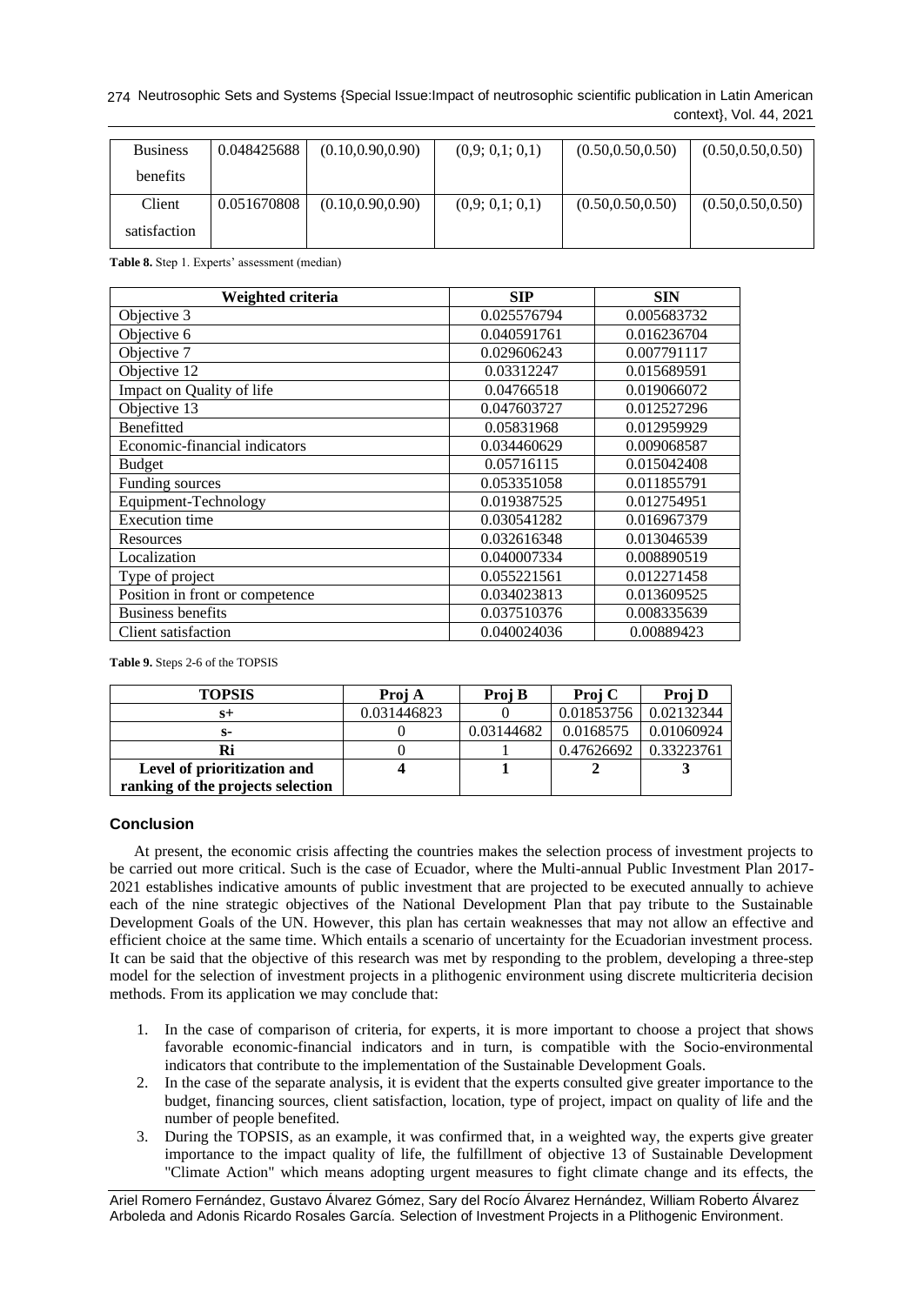Neutrosophic Sets and Systems {Special Issue:Impact of neutrosophic scientific publication in Latin American 275 context}, Vol. 44, 2021

number of people benefited and the budget.

### **References**

- <span id="page-12-0"></span>[1] S. Bernal Romero and D. F. Niño Sanabria, "Modelo multicriterio aplicado a la toma de decisiones representables en diagramas de Ishikawa," Trabajo de grado presentado como requisito para obtener el título de Ingeniero Industrial, Facultad de Ingeniería, Universidad Distrital Francisco José De Caldas, Bogotá, Colombia, 2018.
- <span id="page-12-1"></span>[2] G. Norat Estrada, B. M. González Nuñez, M. Valdés Peña, M. Y. Leyva Vázquez, and O. Pérez Peña, "Bases para el diseño de un procedimiento para el control económico de las inversiones con medios propios mediante AHP Saaty-Topsis," presented at the 10ma Conferencia Científica Internacional Universidad de Holguín, Holguín, Cuba, 2021.
- <span id="page-12-2"></span>[3] Ficensa, "¿Qué es la inversión y cuál es su importancia?," in *Banco Ficensa* vol. 2021, Ficensa, Ed., ed. Honduras: Banco Financiera Centroamericana, S.A., 2021.
- <span id="page-12-3"></span>[4] P. Orellana Nirian, "Proyecto de inversión," in *Economipedia*, Economipedia, Ed., ed, 2020.
- [5] C. E. Herrera Cucaita and J. R. Noreña Angel, "Implementación de un módulo de gestión de proyectos para el sistema AS/400," 2016.
- [6] J. E. Ricardo, N. B. Hernández, R. J. T. Vargas, A. V. T. Suntaxi, and F. N. O. Castro, "La perspectiva ambiental en el desarrollo local," *Dilemas contemporáneos: Educación, Política y Valores,* 2017.
- <span id="page-12-4"></span>[7] CEPAL. (2021, 2021). *Plan Plurianual de Inversión Pública 2017-2021 de Ecuador*. Available: https://observatorioplanificacion.cepal.org/es/planes/plan-plurianual-de-inversion-publica-2017-2021-de-ecuador
- <span id="page-12-5"></span>[8] Organización de las Naciones Unidas. (2021, 2021). *Incorporando los ODS en los planes de estudio de educación superior*. Available: https:[//www.un.org/](http://www.un.org/)
- <span id="page-12-6"></span>[9] F. Smarandache, *An introduction to the Neutrosophic probability applied in quantum physics*: Infinite Study, 2000.
- <span id="page-12-7"></span>[10] F. Smarandache, *Physical plithogenic set. APS Annual Gaseous Electronics Meeting Abstracts*, 2018.
- [11] G. Á. Gómez, J. V. Moya, and J. E. Ricardo, "Method to measure the formation of pedagogical skills through neutrosophic numbers of unique value," *Revista Asociación Latinoamericana de Ciencias Neutrosóficas. ISSN 2574- 1101,* vol. 11, pp. 41-48, 2020.
- <span id="page-12-10"></span>[12] G. Á. Gómez, J. V. Moya, J. E. Ricardo, and C. B. V. Sánchez, "Evaluating Strategies of Continuing Education for Academics Supported in the Pedagogical Model and Based on Plithogenic Sets," *Neutrosophic Sets and Systems,* vol. 37, pp. 16-23, 2020.
- <span id="page-12-8"></span>[13] V. S. Salas Villegas. (2011) Modelo de priorización de proyectos de inversión pública con enfoque multicriterio: caso SEMAPA. *PERSPECTIVAS*. 63/90. Available:<http://www.redalyc.org/articulo.oa?id=425941257004>
- <span id="page-12-11"></span>[14] J. Aznar Bellver and F. Guijarro Martínez, *Nuevos métodos de evaluación: modelos multicriterios* Valencia, España: Universitat Politècnica de València, 2012.
- <span id="page-12-9"></span>[15] Slide ToDoc. (2021). *Metodología Multicriterio para la Priorización y Evaluación de Proyectos*
- <span id="page-12-12"></span>[16] C. A. Yajure Ramírez. (2016) Comparación de técnicas de ponderación de criterios en metodologías de toma de decisiones multicriterio aplicadas a la jerarquización de tecnologías renovables. *Revista Tecnológica ESPOL – RTE*. 17-27.
- [17] A. Díaz Rodríguez and V. Ripoll Feliu, "Evaluación de inversiones en Cuba," *Harvard Deusto Business Research,*  vol. VI, pp. 54-68, 2017.
- <span id="page-12-13"></span>[18] J. A. Gómez Romero, R. Soto Flores, and S. Garduño Román. (2019) Determinación de las Ponderaciones de los Criterios de Sustentabilidad HidroEléctrica Mediante la Combinación de los Métodos AHP y GP Extendido. *Ingeniería*.
- <span id="page-12-14"></span>[19] R. A. Martínez Aza. (2020) Análisis de viabilidad de implementación de proyectos de energías renovables. *Ciencia Unisalle*. Available: https://ciencia.lasalle.edu.co/ing\_electrica/587
- [20] S. I. Huilcapi and D. N. Gallegos. (2019) Importancia del diagnóstico situacional de la empresa. *Espacios*. 11-23. Available: https:[//www.revistaespacios.com](http://www.revistaespacios.com/)
- <span id="page-12-15"></span>[21] P. Casaban Panells, "Aplicación de la técnica de Proceso Analítico Jerárquico (AHP) de análisis de decisión multicriterio a la selección de carteras de proyectos de una empresa del sector de las energías renovables.," Trabajo de Fin de Grado en Ingeniería en Organización Industrial, Escuela Superior de Ingeniería Industrial Valencia, Universidad Politécnica de Valencia, Escuela Superior de Ingeniería Industrial Valencia, 2020.
- [22] A. Más Basnuevo, L. Ramos Morales, F. González Pérez, M. Piloto Farrucha, M. Sánchez Sánchez, and E. Orozco Silva, "Decisión multicriterio para la evaluación y selección de proyectos de ciencia e innovación," *2014,* vol. 25, 2014-03-12 2014.
- [23] J. A. Arroyo Osorno and G. Torres Vargas. (2009) Una propuesta metodológica para la selección de proyectos de construcción de caminos rurales. *Publicación Técnica*.
- [24] C. A. R. Medina, B. E. T. Ortiz, and M. E. V. Córdova, "Análisis del debido proceso en la clausura de los locales de atención al público utilizando análisis Pestel combinado con AHP de Saaty," *Universidad y Sociedad,* vol. 12, pp. 398-404, 2020.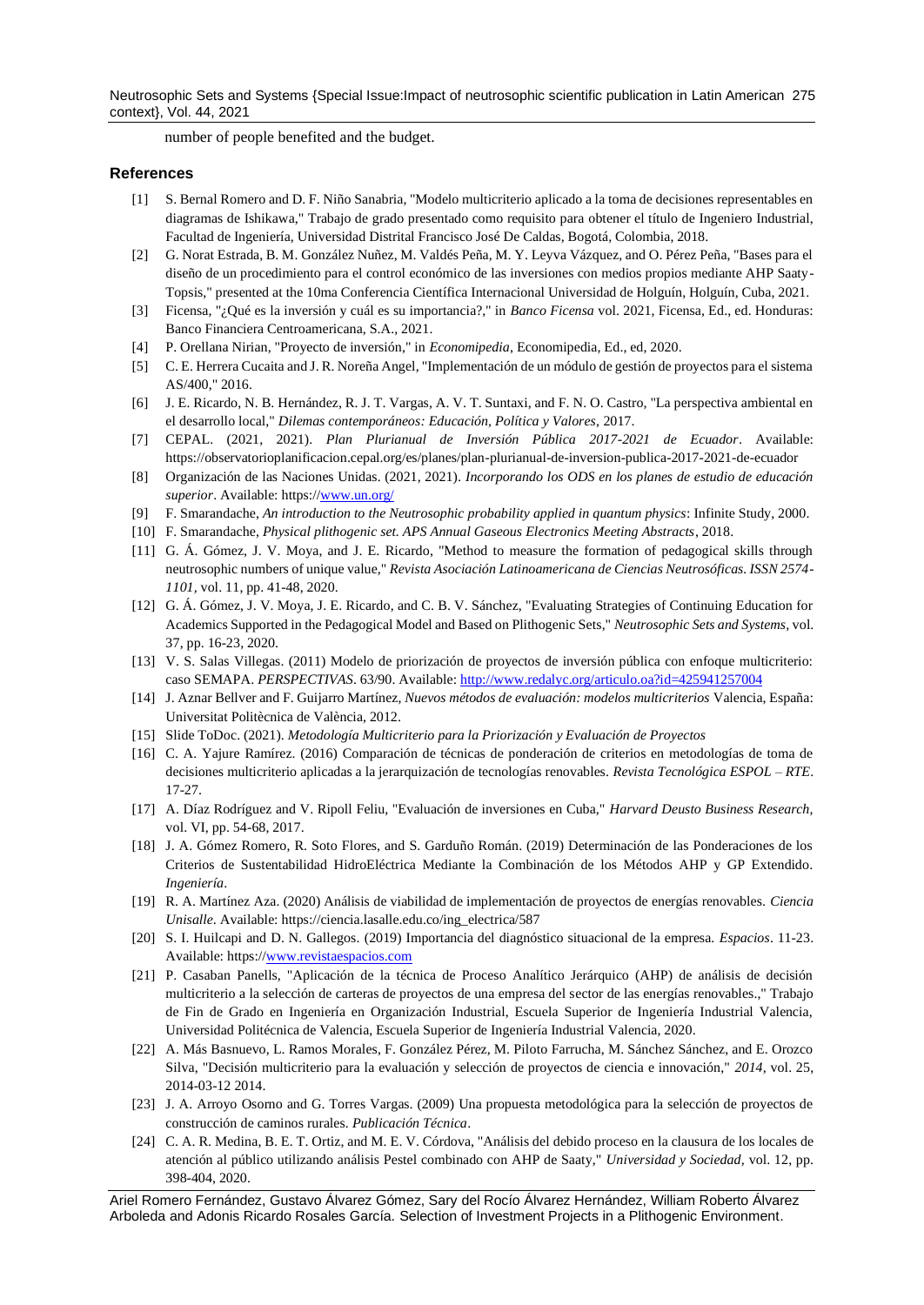- [25] M. A. Q. Martinez, D. T. L. Rugel, C. J. E. Alcivar, and M. Y. L. Vazquez, "A Framework for Selecting Classification Models in the Intruder Detection System Using TOPSIS," in *International Conference on Human Interaction and Emerging Technologies*, 2020, pp. 173-179.
- [26] S. X. S. Muñoz and M. A. Q. Martinez, "A Framework for Selecting Machine Learning Models Using TOPSIS," in *Advances in Artificial Intelligence, Software and Systems Engineering: Proceedings of the AHFE 2020 Virtual Conferences on Software and Systems Engineering, and Artificial Intelligence and Social Computing, July 16-20, 2020, USA*, 2020, p. 119.
- [27] J. M. Beltrán Ayala, G. F. Acurio Hidalgo, and P. S. Alulema Zurita, "Método AHP de Saaty para determinar los factores del quantum indemnizatorio por daño inmaterial en materia penal en Ecuador," *Revista Universidad y Sociedad,* vol. 13, pp. 249-256, 2021.
- [28] A. P. Lopez, M. L. Vazquez, and J. R. H. Hernández, "Pedestrian Traffic Planning with TOPSIS: Case Study Urdesa Norte, Guayaquil, Ecuador," in *International Conference on Human Interaction and Emerging Technologies*, 2020, pp. 69-76.
- [29] B. M. G. Nuñez, O. P. Peña, and M. Y. L. Vázquez, "Selección de indicadores medioambientales mediante técnicas de decisión multicriterio neutrosóficas," *Revista Asociación Latinoamericana de Ciencias Neutrosóficas. ISSN 2574- 1101,* pp. 56-64, 2021.
- <span id="page-13-0"></span>[30] M. Abdel-Basset, M. El-hoseny, A. Gamala, and F. Smarandachec, "A novel model for evaluation Hospital medical care systems based on plithogenic sets," *Artificial Intelligence In Medicine,,* vol. 100, p. 101710, 2019.
- [31] M. Grida, R. Mohamed, and A. H. Zaid, "A Novel Plithogenic MCDM Framework for Evaluating the A Novel Plithogenic MCDM Framework for Evaluating the Performance of IoT Based Supply Chain," *Neutrosophic Sets and Systems,,* vol. 33, pp. 323-341, 2020.
- [32] R. E. Atencio-González, J. C. de-Jesús-Arrias-Añez, J. E. Coronel-Piloso, and O. I. Ronquillo-Riera, "Prioritization of the Social Approach of Employment Modeled by Plithogenic Sets," *Neutrosophic Sets and Systems,,* vol. 37, pp. 184-192, 2020.
- [33] G. Álvarez-Gómez, J. Viteri-Moya, J. Estupiñán-Ricardo, and C. B. Viteri-Sanchez, "Evaluating Strategies of Continuing Education for Academics Supported in the Pedagogical Model and Based on Plithogenic Sets," *Neutrosophic Sets and Systems,,* vol. 37, pp. 16-23, 2020.
- [34] S.Gomathy, D. Nagarajan, S. Broumi, and M. Lathamaheswari, "Plithogenic sets and their application in decision making," *Neutrosophic Sets and Systems,,* vol. 38, pp. 453-469, 2020.
- [35] F. Smarandache, *Plithogenic Set, an extension of crisp, fuzzy, intuitionistic fuzzy, and neutrosophic sets-revisited*: Infinite Study, 2018.
- [36] M. Abdel-Basset, R. Mohamed, A. E. N. H. Zaied, and F. Smarandache, "A Hybrid Plithogenic Decision-Making Approach with Quality Function Deployment for Selecting Supply Chain Sustainability Metrics," *Symmetry,,* vol. 11, p. 903, 2019.
- [37] F. Smarandache, "Plithogenic Set, an Extension of Crisp, Fuzzy, Intuitionistic Fuzzy, and Neutrosophic Sets Revisited," *Neutrosophic Sets and Systems,,* vol. 21, pp. 153-166, 2018.
- [38] F. Smarandache, *Plithogeny, Plithogenic Set, Logic, Probability, and Statistics*. Brussels: Pons, 2017.
- [39] L. K. B. Villanueva, D. A. V. Intriago, L. K. Á. Gómez, and A. M. I. Morán, "Business Plan for Entrepreneurs, Actors and Organizations of Social and Solidarity Economy based on Neutrosophic AHP-SWOT," *Neutrosophic Sets and Systems,* vol. 37, p. 27, 2020.
- [40] S. D. Á. Gómez, J. F. G. García, and B. P. Guanolema, "Linking Neutrosophic AHP and Neutrosophic Social Choice Theory for Group Decision Making," *Neutrosophic Sets and Systems,* vol. 37, pp. 389-398, 2020.
- [41] A.-B. Mohamed and M. Mohamed, "Multi-criteria group decision making based on neutrosophic analytic hierarchy process: Suggested modifications," *Neutrosophic Sets and Systems,* vol. 43, 2021.
- [42] C. P. Cisneros Zúñiga, R. C. Jiménez Martínez, and L. R. Miranda Chávez, "Neutrosophic Analytic Hierarchy Process for the Control of the Economic Resources Assigned as Alimony,," *Neutrosophic Sets and Systems,* vol. 37, pp. 80-89, 2020.
- [43] L. Á. Cortés, M. R. H. Ruiz, and M. P. M. Rodrigo, "Neutrosophic Multicriteria Method for Evaluating the Impact of Informal Trade on the "Mariscal de Puyo" Market," *Neutrosophic Sets and Systems,* vol. 37, pp. 277-286, 2020.
- [44] F. Smarandache, "Plithogenic Probability & Statistics are generalizations of MultiVariate Probability & Statistics," *Neutrosophic Sets and Systems,* vol. 43, pp. 280-289, 2021.
- [45] R. E. Atencio González, J. C. d. J. Arrias Añez, J. E. Coronel Piloso, and O. I. Ronquillo Riera, "Prioritization of the Social Approach of Employment Modeled by Plithogenic Sets " *Neutrosophic Sets and Systems,* vol. 37, pp. 184- 192, 2020.
- [46] G. D. J. Bastida Tello, R. Comas Rodríguez, and J. L. García Delgado, "Selection of Non- Pharmacological Treatments for mild Cognitive Impairmentin older Adults with Neutrosophic-AHP," *Neutrosophic Sets and Systems,*  vol. 37, pp. 132-140, 2020.

Ariel Romero Fernández, Gustavo Álvarez Gómez, Sary del Rocío Álvarez Hernández, William Roberto Álvarez Arboleda and Adonis Ricardo Rosales García. Selection of Investment Projects in a Plithogenic Environment.